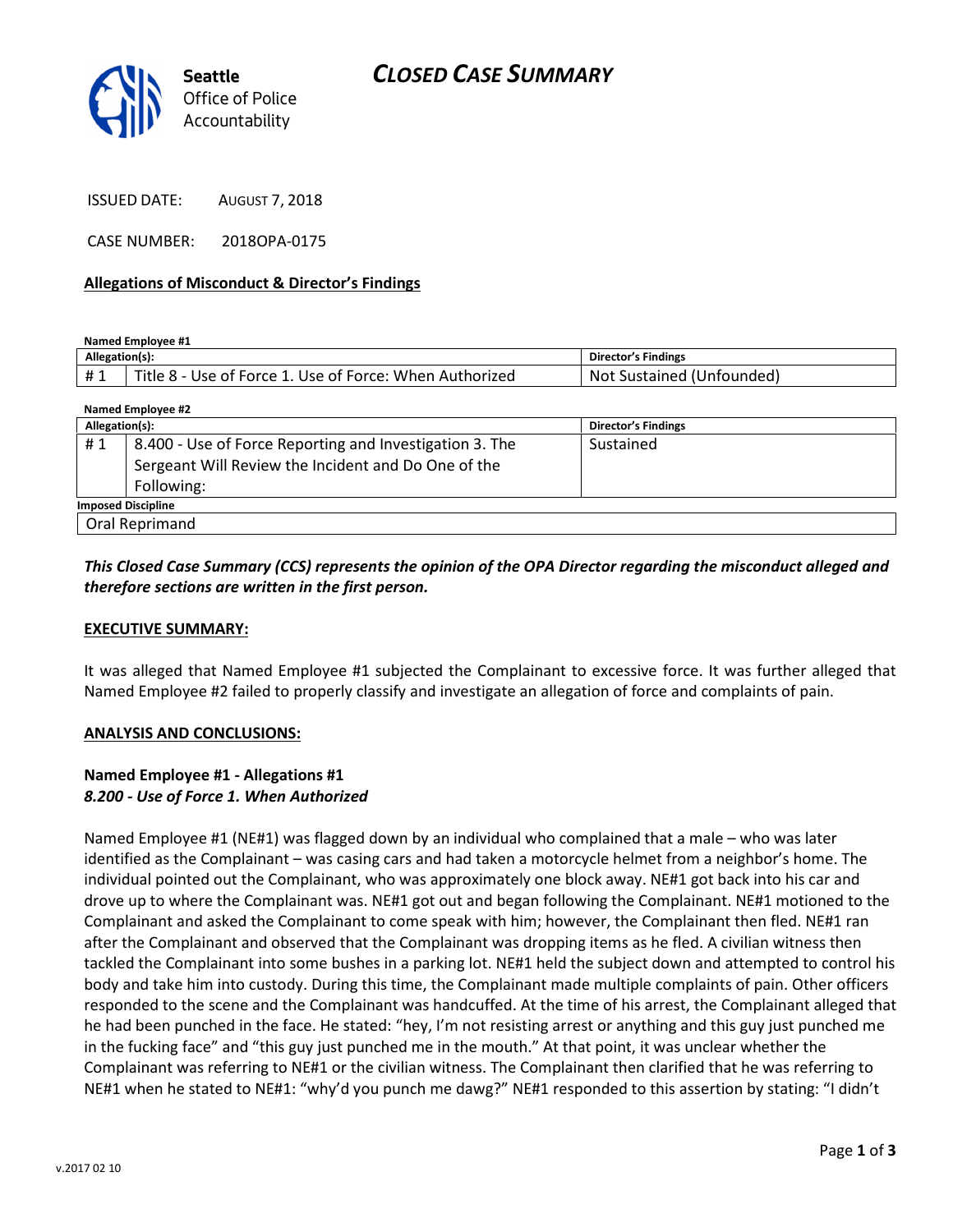

# CLOSE CASE SUMMARY

OPA CASE NUMBER: 2018OPA-0175

punch you, but just so you know, you are being audio/video recorded." As discussed more fully below, NE#1 disclosed the allegation of force and the complaints of pain to his supervisor, Named Employee #2 (NE#2).

SPD Policy 8.200(1) requires that force used by officers be reasonable, necessary and proportional. Whether force is reasonable depends "on the totality of the circumstances" known to the officers at the time of the force and must be balanced against "the rights of the subject, in light of the circumstances surrounding the event." (SPD Policy 8.200(1).) The policy lists a number of factors that should be weighed when evaluating reasonableness. (See id.) Force is necessary where "no reasonably effective alternative appears to exist, and only then to the degree which is reasonable to effect a lawful purpose." (Id.) Lastly, the force used must be proportional to the threat posed to the officer. (Id.)

Virtually the entirety of NE#1's interaction with the Complainant and the force he used was captured on Body Worn Video (BWV). The BWV is consistent with NE#1's account of the incident. It showed that a civilian witness, not NE#1, used force to tackle the Complainant to the ground. Notably, NE#1 used only de minimis force to keep the Complainant under control and to place him into handcuffs. There is no evidence that NE#1 or, for that matter, the civilian witness ever punched or otherwise struck the Complainant. Indeed, in my opinion, the BWV conclusively establishes the opposite. For these reasons and given that the force alleged by the Complainant did not occur, I recommend that this allegation be Not Sustained – Unfounded.

### Recommended Finding: Not Sustained (Unfounded)

#### Named Employee #2 - Allegations #1

# 8.400 - Use of Force Reporting and Investigation 3. The Sergeant Will Review the Incident and Do One of the Following:

As discussed above, after the Complainant was placed under arrest, NE#2 came to the scene. At that time, he spoke with NE#1 to determine what had happened. Their conversation was captured on BWV. During that discussion, NE#1 stated, with regard to the Complainant's allegations:

> He's also alleging that I punched him in the face and that I was hurting him. I didn't punch him in the face. That guy in the gray over there actually tackled him. I was chasing the guy and catching up to him through here and then he just came this direction out of nowhere and just tackled him into the bush.

NE#1 and NE#2 then walked over to the patrol vehicle and NE#1 said to him: "I didn't do anything other than just holding onto his arms, but he was yelling that I was hurting him and punching him in the face."

Notably, during NE#2's conversation with NE#1, the scene was calm and under control, there were no loud ongoing noises or traffic, there was no yelling or people talking over each other, and NE#1 spoke clearly and at a normal pace and volume. Further, the first time that NE#1 told NE#2 about the Complainant's allegation of force and complaints of pain, NE#2 stated: "ok." Moreover, NE#2 repeated the allegation back to NE#1, conclusively establishing that he heard it. In addition, the second time that NE#1 communicated the subject's assertions, NE#2 asked a follow up question concerning whether the Complainant's statements were made when he was being held down by the civilian witness. This again establishes that NE#2 did, in fact, hear and comprehend what NE#1 said to him.